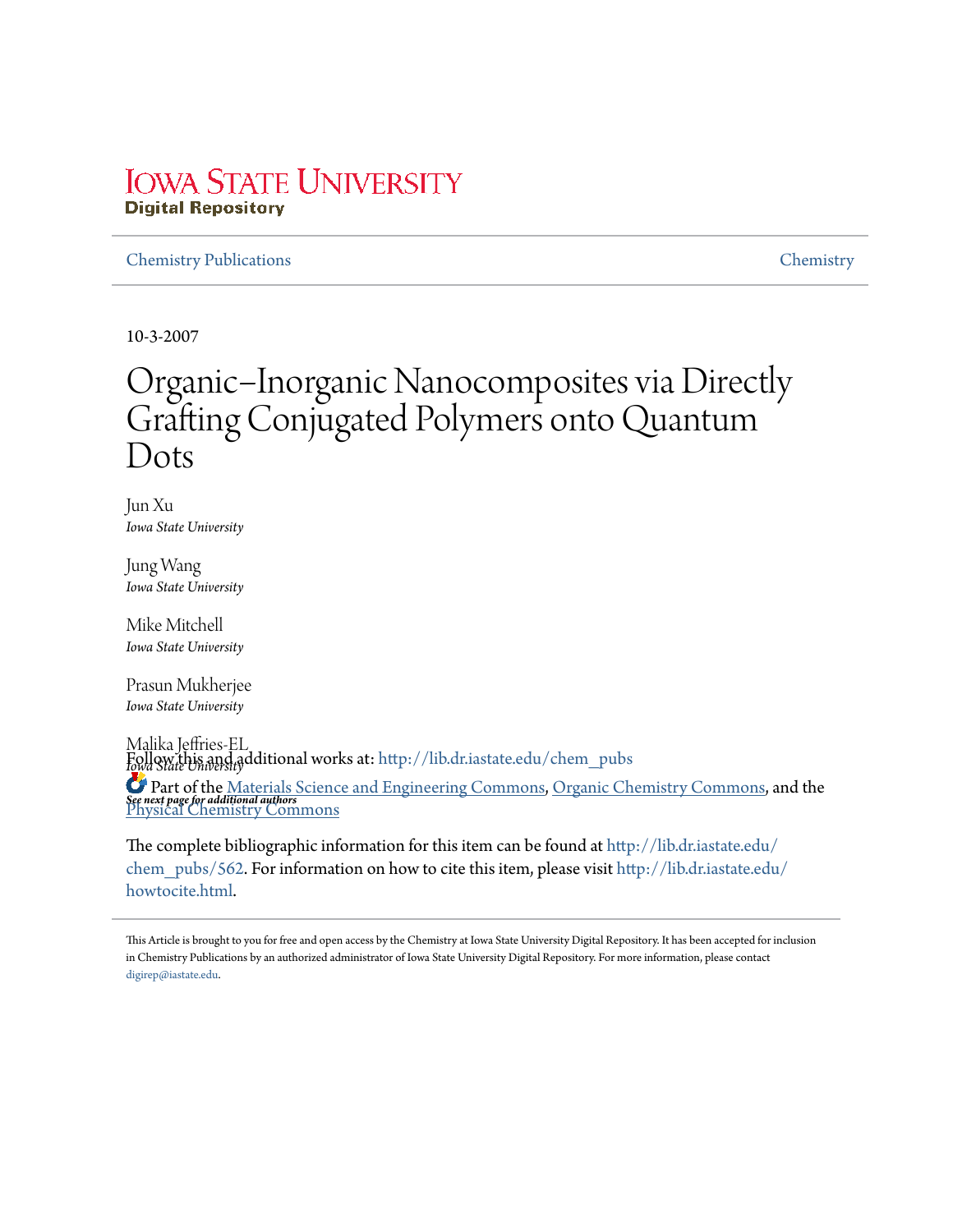## Organic−Inorganic Nanocomposites via Directly Grafting Conjugated Polymers onto Quantum Dots

#### **Abstract**

Nanocomposites of poly(3-hexylthiophene)−cadmium selenide (P3HT−CdSe) were synthesized by directly grafting vinyl-terminated P3HT onto [(4-bromophenyl)methyl]dioctylphosphine oxide (DOPO-Br) functionalized CdSe quantum dot (QD) surfaces via a mild palladium-catalyzed Heck coupling, thereby dispensing with the need for ligand exchange chemistry. The resulting P3HT−CdSe nanocomposites possess a well-defined interface, thus significantly promoting the dispersion of CdSe within the P3HT matrix and facilitating the electronic interaction between these two components. The photophysical properties of nanocomposites were found to differ from the conventional composites in which P3HT and CdSe QDs were physically mixed. Solid-state emission spectra of nanocomposites suggested the charge transfer from P3HT to CdSe QDs, while the energy transfer from 3.5 nm CdSe QD to P3HT was implicated in the P3HT/CdSe composites. A faster decay in lifetime further confirmed the occurrence of charge transfer in P3HT−CdSe nanocomposites.

#### **Keywords**

Electronic interaction, heck coupling, photophysical properties, cadmium compounds, catalysis, conjugated polymers, grafting (chemical), palladium, semiconductor quantum dots, cadmium selenide, nanocomposite, phosphine oxide derivative, poly(3 hexylthiophene), thiophene derivative, nanochemistry, organic chemistry, photochemistry, physical chemistry

#### **Disciplines**

Chemistry | Materials Science and Engineering | Organic Chemistry | Physical Chemistry

#### **Comments**

Reprinted (adapted) with permission from *Journal of the American Chemical Society* 129 (2007): 12828, doi: 10.1021/ja074133x. Copyright 2007 American Chemical Society.

#### **Authors**

Jun Xu, Jung Wang, Mike Mitchell, Prasun Mukherjee, Malika Jeffries-EL, Jacob W. Petrich, and Zhiqun Lin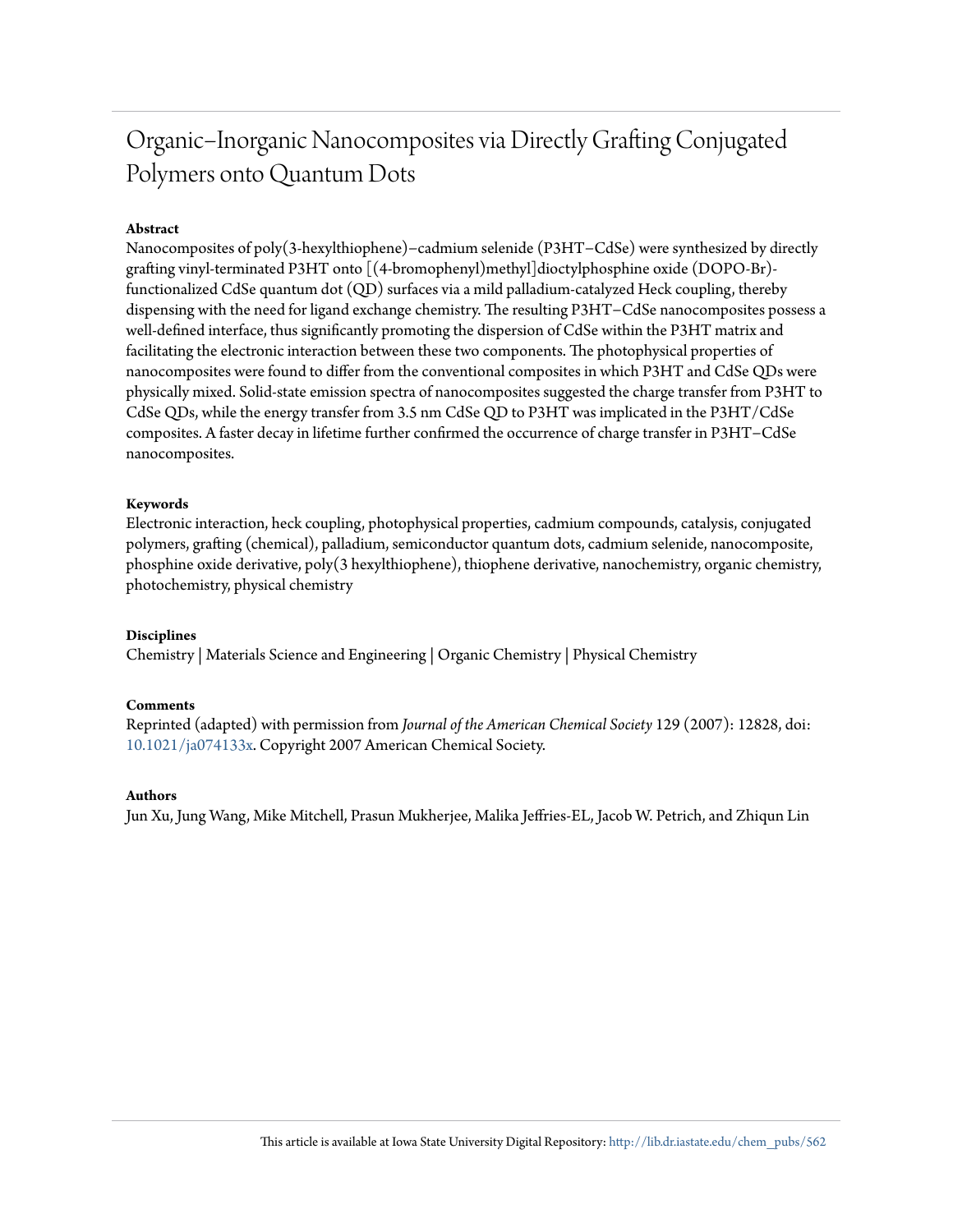

#### **Organic**-**Inorganic Nanocomposites via Directly Grafting Conjugated Polymers onto Quantum Dots**

Jun Xu,† Jun Wang,† Mike Mitchell,‡ Prasun Mukherjee,‡ Malika Jeffries-EL,‡ Jacob W. Petrich,‡ and Zhiqun Lin\*,†

*Contribution from the Department of Materials Science and Engineering, and Department of Chemistry, Iowa State University, Ames, Iowa 50011* 

Received June 6, 2007; E-mail: zqlin@iastate.edu

Abstract: Nanocomposites of poly(3-hexylthiophene)-cadmium selenide (P3HT-CdSe) were synthesized by directly grafting vinyl-terminated P3HT onto [(4-bromophenyl)methyl]dioctylphosphine oxide (DOPO-Br)-functionalized CdSe quantum dot (QD) surfaces via a mild palladium-catalyzed Heck coupling, thereby dispensing with the need for ligand exchange chemistry. The resulting P3HT-CdSe nanocomposites possess a well-defined interface, thus significantly promoting the dispersion of CdSe within the P3HT matrix and facilitating the electronic interaction between these two components. The photophysical properties of nanocomposites were found to differ from the conventional composites in which P3HT and CdSe QDs were physically mixed. Solid-state emission spectra of nanocomposites suggested the charge transfer from P3HT to CdSe QDs, while the energy transfer from 3.5 nm CdSe QD to P3HT was implicated in the P3HT/ CdSe composites. A faster decay in lifetime further confirmed the occurrence of charge transfer in P3HT-CdSe nanocomposites.

#### **Introduction**

Because of their semiconductor-like optical and electronic properties, conjugated polymers (CPs) have been extensively researched for two decades. The optoelectronic properties of CPs depend heavily on the physical conformation of polymer chains.<sup>1-3</sup> The most widely studied CP is regioregular poly(3hexylthiophene) (*rr* P3HT), consisting of a rather rigid backbone with pendant hexyl side chains that allow solubilization. $4-7$ Quantum dots (QDs) are highly emissive, spherical nanoparticles with a few nanometers in diameter. $8-11$  For QDs such as cadmium selenide  $(CdSe)^{8,12}$  the variation of particle size provides continuous and predictable changes in fluorescence emission due to their quantum-confined nature. An appropriate surface passivation with a monolayer of coordinating organic ligands is crucial to ensure the solubility and miscibility of QDs

- ‡ Department of Chemistry. (1) Schwartz, B. J. *Annu. Re*V*. Phys. Chem.* **2003**, *54*, 141.
- (2) Lin, Y. H.; Jiang, C.; Xu, J.; Lin, Z. Q.; Tsukruk, V. V. *Soft Matter* **2007**, *3*, 432.
- (3) Lin, Y. H.; Jiang, C. Y.; Xu, J.; Lin, Z. Q.; Tsukruk, V. V. *Ad*V*. Mater.*, accepted. (4) Jeffries-EL, M.; Sauve, G.; McCullough, R. D. *Ad*V*. Mater.* **2004**, *16*, 107.
- (5) Jeffries-El, M.; Sauve, G.; McCullough, R. D. *Macromolecules* **2005**, *38*,
- 10346. (6) Iovu, M. C.; Jeffries-EL, M.; Sheina, E. E.; Cooper, J. R.; McCullough, R. D. *Polymer* **2005**, *46*, 8582.
- (7) Coakley, K. M.; Liu, Y. X.; McGehee, M. D.; Findell, K. L.; Stucky, G. D. *Ad*V*. Funct. Mater.* **2003**, *13*, 301. (8) Alivisatos, A. P. *Science* **1996**, *271*, 933.
- 
- (9) Xu, J.; Xia, J. F.; Wang, J.; Shinar, J.; Lin, Z. Q. *Appl. Phys. Lett.* **2006**, *89*, 133110.
- (10) Xu, J.; Xia, J.; Lin, Z. Q. *Angew. Chem., Int. Ed.* **2007**, *46*, 1860. (11) Zimnitsky, D.; Jiang, C.; Xu, J.; Lin, Z. Q.; Tsukruk, V. V. *Langmuir* **2007**, *23*, 4509.
- (12) Peng, X. G.; Wilson, T. E.; Alivisatos, A. P.; Schultz, P. G. *Angew. Chem., Int. Ed. Engl.* **1997**, *36*, 145.

with the host environment, and to retain the spectroscopic properties of materials by preventing QDs from aggregation.13,14 Ligand exchange permits derivatization with a broad range of functional groups. However, it suffers from incomplete surface coverage, although a study on nearly quantitatively exchange has been reported recently.<sup>15</sup> As a consequence, the fluorescence emission is quenched due to aggregations of  $QDs$ ,  $^{16}$ or oscillates due to adsorption and desorption of surface ligand.<sup>17</sup>

Composites of conjugated polymers/quantum dots (CP/QD) are of interest from the standpoint of increased performance relative to either of the non-hybrid counterparts with many applications envisioned in the areas of photovoltaic cells $18-21$ and LEDs.<sup>14,22-24</sup> They inherit decent mechanical strength from CPs and good photostability and high conductivity from QDs. The CP/QD composites are widely prepared by mixing these two components or by constructing a CP/QD bilayer (only a small fraction of excitons, i.e., the bound electron-hole pairs, are able to diffuse to the interface where they are ionized) or CP/QD alternating multilayer either physically or chemically. Thus, it is difficult to control the detailed morphology and

- 
- (13) Skaff, H.; Sill, K.; Emrick, T. J. Am. Chem. Soc. **2004**, 126, 11322. (14) Odoi, M. Y.; Hammer, N. I.; Sill, K.; Emrick, T.; Barnes, M. D. J. Am. Chem. Soc. **2006**, 128, 3506.
- (15) Querner, C.; Reiss, P.; Bleuse, J.; Pron, A. *J. Am. Chem. Soc.* **2004**, *126*, 11574.
- (16) Kalyuzhny, G.; Murray, R. W. *J. Phys. Chem. B* **2005**, *109*, 7012.
- 
- (17) Komoto, A.; Maenosono, S.; Yamaguchi, Y. *Langmuir* **2004**, 20, 8916. (18) Greenham, N. C.; Peng, X.; Alivisatos, A. P. Phys. Rev. B 1996, 54, 17628. (19) Huynh, W. U.; Dittmer, J. J.; Alivisatos, A. P. Science **2002**
- (20) Milliron, D. J.; Alivisatos, A. P.; Pitois, C.; Edder, C.; Frechet, J. M. J.
- *Ad*V*. Mater.* **2003**, *15*, 58.
- (21) Milliron, D. J.; Gur, I.; Alivisatos, A. P. *MRS Bull.* **2005**, *30*, 41.
- 
- 
- (22) Colvin, V. L.; Schlamp, M. C.; Alivisatos, A. P. *Nature* **1994**, 370, 354. (23) Coe, S.; Woo, W. K.; Bawendi, M.; Bulovis, V. *Nature* **2002**, 420, 800. (24) Lee, J.; Sundar, V. C.; Heine, J. R.; Bawendi, M. G.; Jens

<sup>†</sup> Department of Materials Science and Engineering.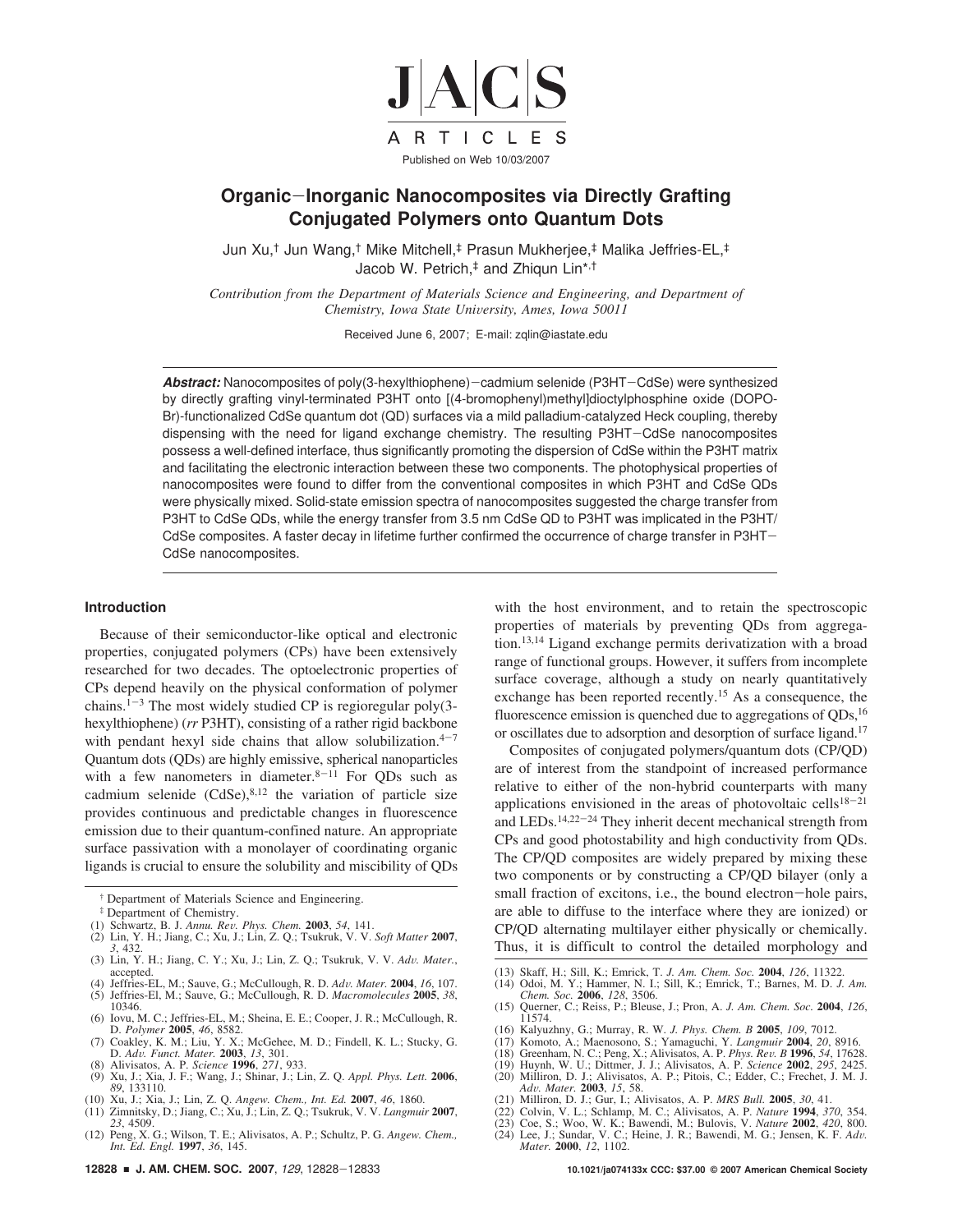**Scheme 1.** Grafting Vinyl-Terminated P3HT onto [(4-Bromophenyl)methyl]dioctylphosphine Oxide (DOPO-Br)-Functionalized CdSe QDs



dispersion of QDs within CPs. The interface between CP and QD, accomplished by stripping ligand from QDs during film processing, is not well controlled, thereby reducing the efficient electronic interactions between them. The effective charge transfer, profoundly influenced by the quality of the interface, is crucial for CP/QD composite for use in photovoltaic cells.<sup>25-27</sup> This implies that a bicontinuous and nanoscopic phase-separated mixture of CP/QD is favorable for charge generation and transport, which is currently difficult to realize by using a conventional blending approach.<sup>28-30</sup> On the other hand, for use in LED, it is important to stabilize QDs in an appropriate host with retention of the fluorescence emission. However, possible nanoparticle aggregation in composites often limits the energytransfer pathway and leads to self-quenching of the fluorescence of QDs.

In this context, the ability to chemically tether QD with CP (i.e., preparing CP-QD nanocomposites with well-controlled interfaces) provides a means of achieving uniform dispersion of nanoparticles and maximizing the interfacial area, which carries advantages over cases where nanoparticle aggregation dominates. To date, only a few elegant studies have centered on the direct integration of QDs into oligomeric CPs (including branched conjugated oligomeric dendrons<sup>31</sup>) via ligand exchange with insulated surfactants,<sup>15,20,21,31,32</sup> electrostatic interaction, or direct growth from the QDs' surface<sup>13,14</sup> to achieve a more controlled interface on a molecular scale and morphology. The length of the conjugated oligomers (trimer, tetramer, or pentamer) was shorter than the conjugation length of the corresponding CPs. To further manipulate the photophysics of nanocomposites by controlling the chain conformation of CPs in the surrounding environment, it is of importance to graft longer chain CPs on the QD surface.

To this end, here we report the preparation of CP-QD nanocomposites based on a rational design in which QDs were tailored with relatively long chain CPs (i.e., the chain length

was longer than the conjugation length of CP). Nanocomposites of poly(3-hexylthiophene)-cadmium selenide (P3HT-CdSe) were synthesized by directly grafting relatively long chain, vinylterminated P3HT onto [(4-bromophenyl)methyl]dioctylphosphine oxide (DOPO-Br)-functionalized CdSe QD surfaces via a mild palladium-catalyzed Heck coupling (i.e., a "grafting onto" method) as outlined in Scheme 1, thereby dispensing with the need for ligand exchange chemistry. The resulting P3HT-CdSe nanocomposites possess a well-defined interface, thus significantly promoting the dispersion of CdSe within the P3HT matrix and facilitating the electronic interaction between these two components. The photophysical properties of nanocomposites were found to differ from the conventional composites in which P3HT and CdSe QDs were physically mixed. Solid-state emission spectra of nanocomposites suggested the charge transfer from P3HT to CdSe QDs, while the energy transfer from CdSe QD to P3HT was implicated in the P3HT/CdSe composites. A faster decay in lifetime further confirmed the occurrence of charge transfer in P3HT-CdSe nanocomposites.

#### **Experimental Methods**

All chemicals, including hexadecylamine (HDA), hexylphosphoric acid (HPA), cadmium acetate (Cd(OAc)2), trioctylphosphine (TOP), tri-*t*-butylphosphine, tris(dibenzylideneacetone)dipalladium(0) (Pd2- (dba)3), and *N*-methyldicyclohexylamine, were purchased from Aldrich and used as received. THF was used freshly from distillation.

**Synthesis of (DOPO-Br)-Functionalized CdSe.** The [(4-bromophenyl)methyl]dioctylphosphine oxide (DOPO-Br)-functionalized CdSe was synthesized on the basis of a ligand-exchange-free procedure.<sup>13,14</sup> Briefly, 50 mg of  $Cd(OAc)_2$ , 160 mg of HPA, 0.93 g of HDA, and 1.5 g of [(4-bromophenyl)methyl]dioctylphosphine oxide (DOPO-Br) were degassed at 120 °C and heated to 270 °C under Ar. Next, 1.2 mL of Se-TOP stock solution, made by dissolving 0.4 g of Se in 8 g of TOP, was injected swiftly. The size of CdSe QDs was readily controlled by altering the growth time. The final product was dissolved in chloroform and precipitated twice by adding a minimum amount of methanol.

**Synthesis of P3HT**-**CdSe Nanocomposites.** The regioregular vinyl terminated P3HT (*rr* P3HT) was synthesized via a quasi-living polymerization.<sup>5,33-35</sup> 1 mg of Pd<sub>2</sub>(dba)<sub>3</sub>, 10 mg of vinyl-terminated P3HT, and 20 mg of (DOPO-Br)-functionalized CdSe QDs were loaded in a reaction vial. The vial was vacuumed and refilled with Ar. Next, 0.08 mL of *N*-methyldicyclohexylamine, 0.06 mL of tri-*t*-butylphosphine THF solution at a concentration of 100 mg/mL, and 0.5 mL of THF were loaded in sequence. The reaction mixture was kept stirring

<sup>(25)</sup> Friend, R. H.; Denton, G. J.; Halls, J. J. M.; Harrison, N. T. *Solid State Commun.* **1997**, *102*, 249.

<sup>(26)</sup> Bozano, L.; Carter, S. A.; Scott, J. C.; Malliaras, G. G.; Brock, P. J. *Appl. Phys. Lett.* **1999**, *74*, 1132. (27) Arango, A. C.; Johnson, L. R.; Bliznyuk, V. N.; Schlesinger, Z.; Carter, S.

A.; Ho¨rhold, H. H. *Ad*V*. Mater.* **2000**, *12*, 1689.

<sup>(28)</sup> Huynh, W. U.; Dittmer, J. J.; Libby, W. C.; Whiting, G. L.; Alivisatos, A. P. *Ad*V*. Funct. Mater.* **2003**, *13*, 73. (29) Liang, Z.; Dzienis, K. L.; Xu, J.; Wang, Q. *Ad*V*. Funct. Mater.* **2006**, *16*,

<sup>542.</sup> (30) Gur, I.; Fromer, N. A.; Chen, C. P.; Kanaras, A. G.; Alivisatos, A. P. *Nano Lett.* **2007**, *7*, 409.

<sup>(31)</sup> Advincula, R. C. *Dalton Trans.* **2006**, 2778.

<sup>(32)</sup> Liu, J. S.; Tanaka, T.; Sivula, K.; Alivisatos, A. P.; Frechet, J. M. J. *J. Am. Chem. Soc.* **2004**, *126*, 6550.

<sup>(33)</sup> Iraqi, A.; Barker, G. W. *J. Mater. Chem.* **1998**, *8*, 25.

<sup>(34)</sup> Liu, J.; McCullough, R. D. *Macromolecules* **2002**, *35*, 9882.

<sup>(35)</sup> Sheina, E. E.; Liu, J.; Iovu, M. C.; Laird, D. W.; McCullough, R. D. *Macromolecules* **2004**, *37*, 3526.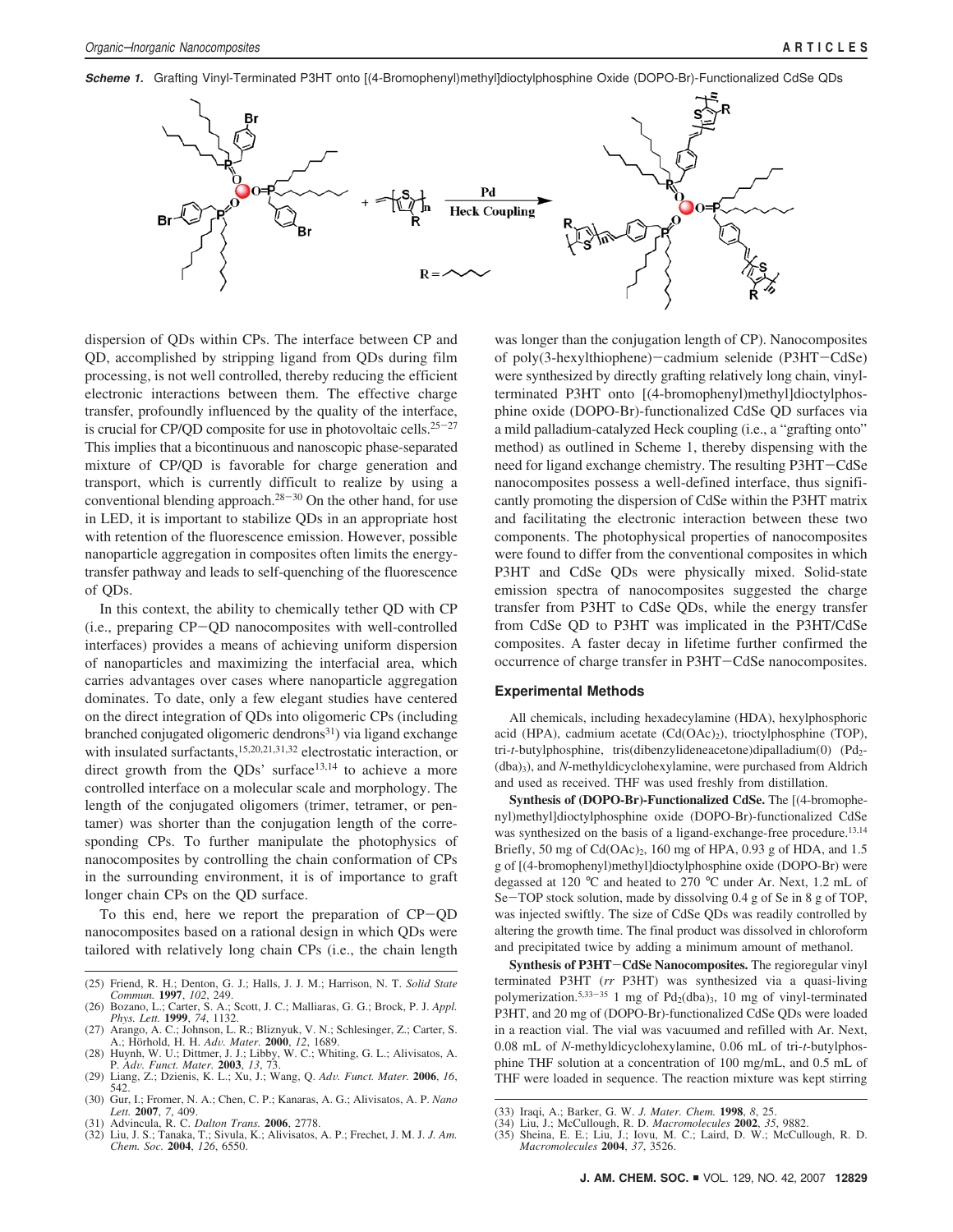

**Figure 1.** Absorption and emission spectra of (DOPO-Br)-functionalized CdSe QD (diameter,  $D = 3.5$  nm). The absorption spectrum was obtained from the CdSe chloroform solution. The emission spectrum of QDs redshifted upon drying (red <sup>b</sup>) from the chloroform solution (O). **Figure 2.** Absorption and emission spectra of vinyl-terminated P3HT in

under Ar environment in a 50 °C oil bath for 20 h. The final product, that is, P3HT-CdSe nanocomposites, was diluted 20 times and precipitated with a minimal amount of methanol.

**Characterizations.** The diameter of CdSe QD was determined by TEM measurements (JEOL 1200EX scanning/transmission electron microscope (STEM); operated at 80 kV). The absorption spectra were recorded with a homemade UV-vis spectrometer. The emission spectra were taken with a Nikon Eclipse TE2000-E microscope coupled with an optical insights hyperspectral unit and a Cascade 512B camera (Roger Scientific). The regioregularity of P3HT was determined by <sup>1</sup>H NMR (Varian VXR-300). The absolute molecular weight and polydispersity index of *rr* P3HT were measured by MALDI-TOF (Thermo Bioanalysis Dynamo Mass Analyzer). The coupling of vinylterminated P3HT with DOPO-Br capped CdSe QDs was verified by <sup>1</sup>H NMR and <sup>31</sup>P NMR (Varian VXR-400) spectroscopies. The grafting density of P3HT chains on the CdSe surface was determined by thermogravimetry analysis (TGA; TA Instrument TGA Q 50). The fluorescence lifetimes were measured using time-correlated singlephoton counting (TCSPC) methodology.<sup>1</sup> The full-width at halfmaximum (fwhm) of the instrument response function was  $\leq 100$  ps. All decays were collected by exciting the sample with vertical polarization. The fluorescence emission was collected with a perpendicular orientation of the emission polarizer with respect to the excitation polarization. This arrangement eliminated possible interference from scattered light in solid-state fluorescence measurements.

#### **Results and Discussion**

The [(4-bromophenyl)methyl]dioctylphosphine oxide (DOPO-Br)-functionalized CdSe was synthesized on the basis of a ligand-exchange-free procedure (see Experimental Methods).<sup>13,14</sup> The diameter of CdSe QD (orange-emitting) was  $3.5 \pm 0.3$  nm, as estimated from TEM imaging. Figure 1 shows the absorption and emission spectra of (DOPO-Br)-functionalized CdSe. The emission of CdSe QD in dry state was slightly red-shifted by 3 nm ( $\lambda_{em,CdSe} = 593$  nm) as compared to that in chloroform solution. This probably resulted from a slight aggregation of QDs in dry state.

Chemically attaching end-functionalized polymers onto functionalized nanoparticles has been a common approach to modify nanoparticles (NPs), such as Au NP. $36,37$  The key is to first synthesize both NPs and polymers with compatible functional groups, which allow them to react with each other under relatively mild condition without sacrificing the stability and



THF solution in (a) and (c), respectively, and in dry film in (b) and (d), respectively.

photophysical properties of each component. In the present study, the regioregular P3HT (*rr* P3HT) was synthesized via a quasi-living polymerization.<sup>5,33-35</sup> One of its ends was functionalized with the vinyl group using a modified Grignard metathasis reaction.<sup>4</sup> The regioregularity was greater than 94% as determined by  ${}^{1}H$  NMR.<sup>4,5</sup> The absolute molecular weight and polydispersity index of *rr* P3HT were 2404 and 1.12, respectively, as measured by MALDI-TOF. This corresponds to 14 repeat units (i.e., 10.4 nm long given that the length of a thiophene unit is 0.74 nm). It is relatively longer than the effective conjugation length, which is approximately  $9-10$ thiophene units.38,39

The absorption and emission spectra of *rr* P3HT are shown in Figure 2. For the P3HT THF solution, the absorption and emission maxima were at 450 and 572 nm, respectively. A redshift to 510 and 730 nm ( $\lambda_{em,P3HT}$  = 730 nm), respectively, was observed upon drying.<sup>39</sup> The emission spectrum of the dried film was acquired from a sample sealed in an Ar-filled vial to prevent photo degradation.<sup>39</sup> The vibronic structures of P3HT are clearly evident (i.e.,  $0-0$  emission peak at 670 nm and  $0-1$ emission peak at 730 nm).<sup>40</sup> Subsequently, P3HT-CdSe nanocomposites were obtained by a mild palladium-catalyzed Heck coupling of vinyl-terminated *rr* P3HT chains with DOPO-Brfunctionalized CdSe QDs (i.e., a "graft onto" method; Scheme 1) (see Experimental Methods).

We note that coating CdSe surface with higher band gap materials, such as zinc sulfide (ZnS), prevents the surface quenching of excitons in the emissive CdSe core by passivating most of the vacancies and trap sites on the CdSe surface, and thus increases the quantum yield and photostability of the QDs. However, the ZnS shell also increases the distance between the CdSe core and the ligand attached onto it, thereby decreasing energy- or charge-transfer efficiency in the CP-QD nanocomposites. On the other hand, the performance of photovoltaic cells based on the CP/QD composites is limited by the hole mobility in the CP.<sup>41</sup> As compared to other CPs, the regioregular (*rr*)

(39) Perepichka, I. F.; Perepichka, D. F.; Meng, H.; Wudl, F. *Ad*V*. Mater.* **2005**, *17*, 2281.

<sup>(36)</sup> Daniel, M. C.; Astruc, D. *Chem. Re*V*.* **2004**, *104*, 293.

<sup>(37)</sup> Zubarev, E. R.; Xu, J.; Sayyad, A.; Gibson, J. D. *J. Am. Chem. Soc.* **2006**, *128*, 15098.

<sup>(38)</sup> Holdcroft, S. *Macromolecules* **1991**, *24*, 4834.

<sup>(40)</sup> Spano, F. C. *J. Chem. Phys.* **2005**, *122*, 234705. (41) Huynh, W. U.; Dittmer, J. J.; Teclemariam, N.; Milliron, D. J.; Alivisatos, A. P. *Phys. Re*V*. B* **2003**, *67*, 115326.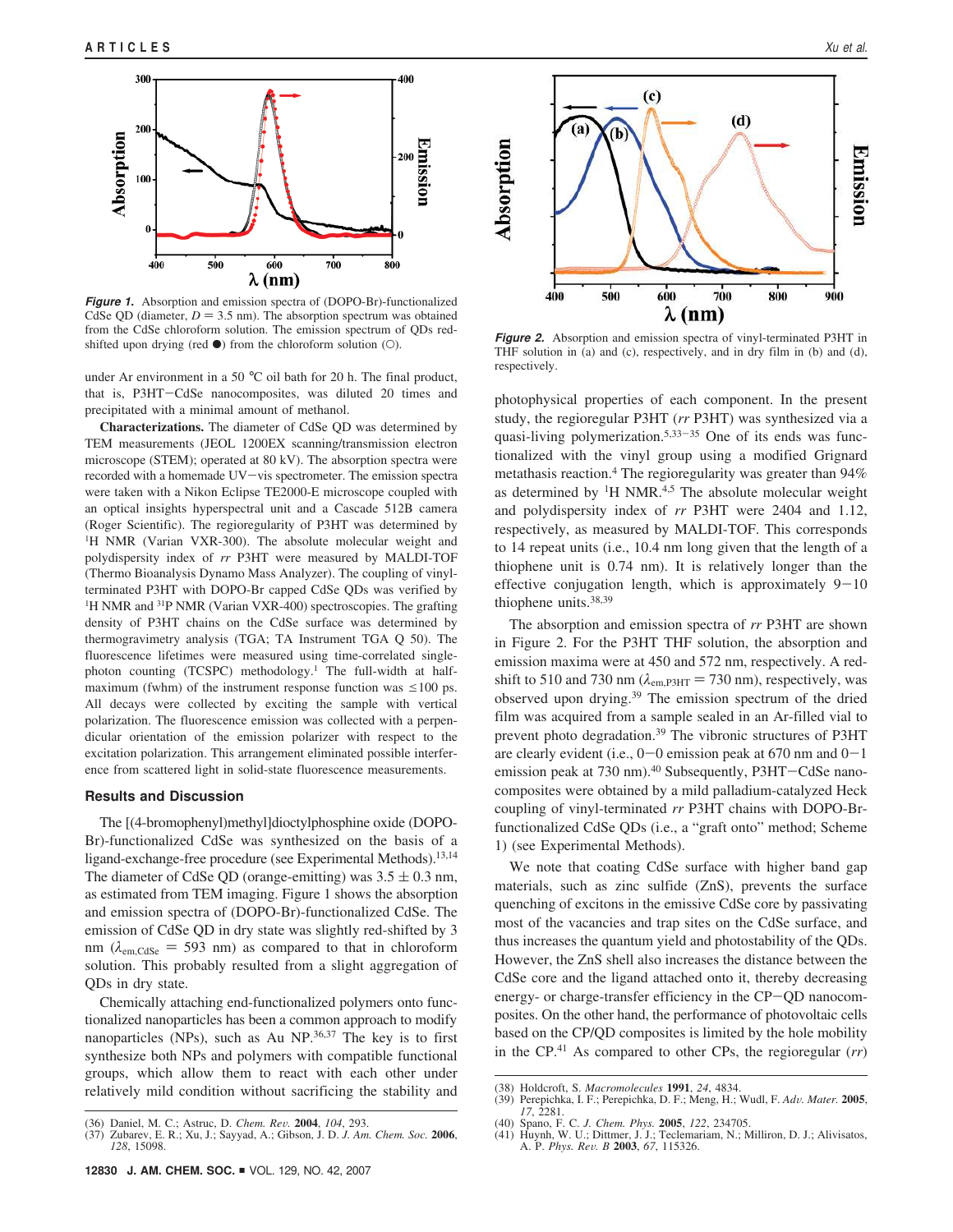P3HT possesses excellent environmental stability, fast hole mobility (0.1 cm<sup>2</sup>/V<sup>o</sup>s in field-effect transistors), and tailorable electrochemical properties.7,42 Taken together, CdSe and *rr* P3HT were chosen as model QD and CP to prepare P3HT-CdSe nanocomposites.

The success of coupling of vinyl-terminated P3HT with DOPO-Br capped CdSe QDs was confirmed by <sup>1</sup>H NMR and <sup>31</sup>P NMR spectroscopies. The two proton signals from the free vinyl end group on P3HT at 5.1 and 5.5 ppm disappeared after coupling (see Supporting Information, Figure S1). Furthermore, the <sup>31</sup>P signal from DOPO-Br shifted from 47 to 50 ppm after it was bonded to the CdSe surface (i.e., forming (DOPO-Br)- CdSe). It further shifted by 17 to 67 ppm after (DOPO-Br)-CdSe was coupled with vinyl-terminated P3HT, suggesting that P3HT was grafted onto the DOPO-Br capped CdSe surface (see Supporting Information, Figure S2). The "grafting onto" method was simple to perform. Thus, rather than oligomer or oligomeric dendron, relatively high molecular weight CP was chemically anchored to QDs. More importantly, the absence of ligandexchange chemistry in the present synthesis allowed the inherent fluorescence of the P3HT-tailored CdSe QDs to be maintained.

The grafting density of P3HT chains on the CdSe surface was determined by thermogravimetry analysis (TGA) (see Supporting Information, Figure S3). The molecular weight of the 3.5 nm CdSe QDs was estimated to be  $113\,000$  g/mol.<sup>43</sup> The mass loss between 400 and 600 °C was attributed exclusively to the decomposition of P3HT, while the combined mass loss due to partial decomposition of P3HT and the decomposition of unreacted DOPO-Br was found at temperature below 400 °C. Thus, the CdSe QD was grafted with 22 P3HT chains (i.e., 22 P3HT molecules per CdSe QD).

Figure 3 shows the TEM images of P3HT/CdSe composites and P3HT-CdSe nanocomposites prepared by physically mixing vinyl-terminated P3HT and DOPO-Br functionalized CdSe (i.e., without adding catalyst,  $Pd_2(dba)$ ) and by Heck coupling of these two functionalized components (Scheme 1), respectively. The P3HT/CdSe composites exhibited a significant phase separation as evidenced in Figure 3a. In sharp contrast, the CdSe QDs were well dispersed in P3HT-CdSe nanocomposites (Figure 3b). It is noteworthy that, as compared to other polymercoated nanoparticles (e.g., nanocomposite of polystyrene-*b*-poly- (ethylene oxide) and Au nanoparticles $37$ ), no clear P3HT coating at the periphery of the QDs can be imaged. This may be due to that the electron density of CdSe is relatively low as compared to other noble metals, for example, Au, and P3HT had high regioregularity (i.e., behaves like a rigid rod), which makes it difficult for the P3HT chains to collapse at the surface of CdSe core into a dense shell layer, as in the case of flexible homopolymer.<sup>44</sup>

To explore the difference in photophysical properties between nanocomposites (chemically anchoring) and composite (physical mixing), a composite of P3HT/CdSe was prepared to serve as a control. Figure 4a shows the absorption spectra of the P3HT/ CdSe composite and the P3HT-CdSe nanocomposites in THF. The absorbance resembled a superposition of the two compo-



**Figure 3.** TEM images of (a) the composites of (DOPO-Br)-functionalized CdSe and vinyl-terminated P3HT prepared by physically mixing these two components, and (b) the nanocomposites of P3HT-CdSe prepared by grafting vinyl-terminated P3HT onto (DOPO-Br)-functionalized CdSe.

nents with no other apparent features present. The P3HT/CdSe composite was prepared in such a way that its absorption spectrum was delicately tuned to match that of the P3HT-CdSe nanocomposites. Thus, the number of P3HT chains per CdSe QD in the P3HT/CdSe composites can be roughly estimated on the basis of the TGA results of the P3HT-CdSe nanocomposites (Figure S3): the approximate ratio of P3HT to CdSe is 22:1. It is worth noting that the TEM image of the P3HT/CdSe composites in Figure 3a was actually taken from the sample prepared by casting the above-mentioned P3HT/CdSe THF solution onto carbon-coated TEM copper grids. For the P3HT/ CdSe composite in THF solution, two peaks at 432 and 550 nm were seen, corresponding to the P3HT and CdSe absorption, respectively (Figure 4a). The absorption of P3HT in the composite blue-shifted to 432 nm from 450 nm in the vinylterminated P3HT THF solution (Figure 2). This may be due to the overlap of the absorption spectrum of P3HT (Figure 2) with the broad absorption band of CdSe below 550 nm (Figure 1). Relative to the spectrum of the P3HT/CdSe composites in which the absorption maximum of CdSe was at 550 nm, the absorption of CdSe upon grafting with P3HT (i.e., P3HT-CdSe nanocomposites) was red-shifted (Figure 4a). This can be attributed to the changes in the dielectric environment (i.e., placing CdSe QDs in intimate contact with P3HT) that perturb the energy of the quantum-confined exciton of CdSe.<sup>45</sup>

<sup>(42)</sup> Kim, Y.; Cook, S.; Tuladhar, S. M.; Choulis, S. A.; Nelson, J.; Durrant, J. R.; Bradley, D. D. C.; Giles, M.; Mcculloch, I.; Ha, C. S.; Ree, M. *Nat. Mater.* **2006**, *5*, 197.

<sup>(43)</sup> Kuno, M.; Lee, J. K.; Dabbousi, B. O.; Mikulec, F. V.; Bawendi, M. G. *J.* Chem. Phys. 1997, 106, 9869.<br>
(44) Wang, Y.; Teng, X.; Wang, J.; Yang, H. Nano Lett. 2003, 3, 789. (45) Leatherdale, C. A.; Bawendi, M. G. Phys. Rev. B 2001, 63, 165315.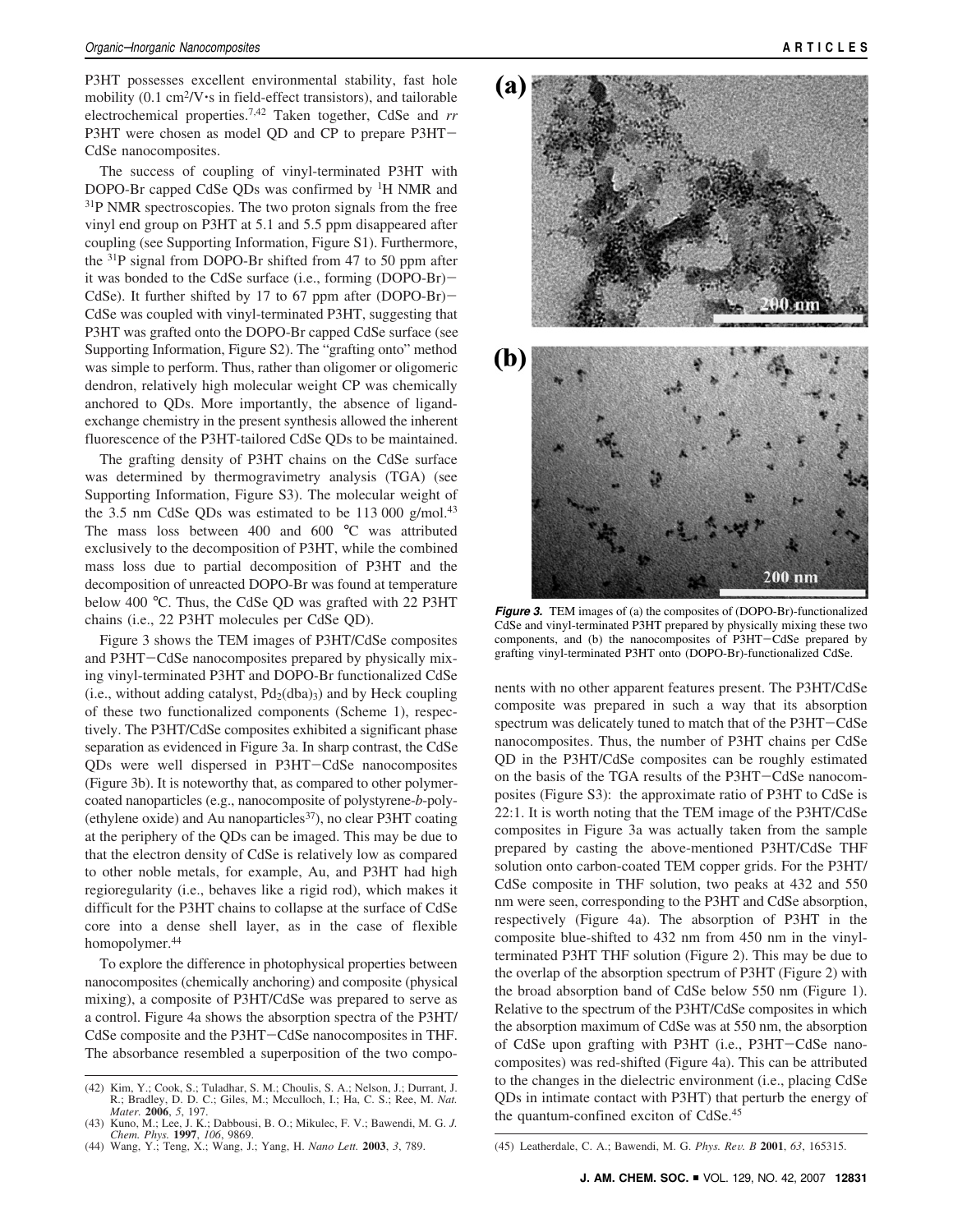

**Figure 4.** (a) Absorption spectra of the composites of (DOPO-Br) functionalized CdSe and vinyl-terminated P3HT (black curve) and the nanocomposites of P3HT-CdSe (red curve) in THF. (b) Corresponding emission spectra in dry state. Emission spectra were rescaled to show the emission peak positions. The small shoulder between 400 and 500 nm in the nanocomposite emission spectrum came from the UV excitation. Such tail was only observed when the emission of nanocomposites was relatively weak. The absence of this tail in the composite emission spectrum suggested that the emission P3HT/CdSe composites was much stronger.

In the solid state, the emission spectrum of CdSe QD ( $\lambda_{\text{em.CdSe}}$ ) ) 593 nm) overlapped the absorption spectrum of P3HT (Figures 1 and 2b); thus, upon excitation, the energy transfer from excited CdSe QD to P3HT may be expected in which the quenching of CdSe emission would be accompanied by a complementary growth of emission of P3HT at longer wavelength.<sup>46</sup> The P3HT/CdSe composites exhibited emission maximum at 670 nm, and the emission of CdSe QDs was completely suppressed, indicating the energy transfer from excited CdSe QDs to P3HT. The emission maximum of P3HT in the composite blue-shifted to 670 nm (Figure 4b) as compared to the vinyl-terminated P3HT in dry state in which  $\lambda_{em,P3HT} = 730$ nm (Figure 2d). This may be attributed to the presence of CdSe QDs in the composite that disrupted P3HT crystalline order and, thus, suppressed the P3HT interchain excitation.<sup>47</sup> The formation of exciplex between holes on P3HT and electrons on CdSe QDs<sup>47</sup> may also account for the blue-shift of emission peak to 670 nm.



**Figure 5.** Normalized time-resolved photoluminescence decays of P3HT (blue), the P3HT/CdSe composites (black), and the P3HT-CdSe nanocomposites (red), respectively, monitored at  $\lambda_{\text{exc}} = 410$  nm and  $\lambda_{\text{em}} \ge 550$ nm. The curve fitting yielded the average lifetimes of P3HT, P3HT/CdSe, and P3HT-CdSe of 240, 490, and 160 ps, respectively.

For the P3HT-CdSe nanocomposites, however, the charge transfer from P3HT to CdSe dominated (Figure 4b). Placing P3HT in intimate contact with CdSe provided a direct electronic interaction between them. The electrons formed upon excitation of P3HT can be directly injected onto the CdSe surface to passivate the surface trap sites.<sup>48</sup>Because of a good quality surface passivation of the CdSe QD, represented as the high emission intensity, there was a limited amount of trap sites on the CdSe surface. Thus, the vacant trap sites could easily be passivated by electrons from P3HT, thereby enhancing the radiative recombination probability within CdSe QDs.18,48 It is interesting to note that the emission maximum of CdSe in the nanocomposites was at 565 nm (Figure 4b) as opposed to 590 nm in CdSe chloroform solution (Figure 1). This may be due to uneven passivation of QD surface via the charge transfer from P3HT. The 3.5 nm CdSe QDs had a size distribution of  $\pm 0.3$ nm. The smaller QDs had less surface/volume ratio; they possessed less vacant surface trap sites, which in turn were easily filled by electrons injected from excited P3HT. As a consequence, the emission of smaller QDs was enhanced the most, which caused the emission peak to blue-shift to 565 nm.

Time-resolved photoluminescence (PL) measurements (i.e., ultrafast emission dynamics), monitored at the wavelength above 550 nm, were performed to give additional information on the charge-transfer dynamics in the P3HT-CdSe nanocomposites by measuring the fluorescence lifetimes using time-correlated single-photon counting (TCSPC) methodology (Figure 5). The apparatus for the TCSPC measurements was described in detail elsewhere.<sup>49,50</sup> The solid-state dynamic process took place on the picosecond time scale and involved diffusion of the

<sup>(46)</sup> Sykora, M.; Petruska, M. A.; Alstrum-Acevedo, J.; Bezel, I.; Meyer, T. J.; Klimov, V. I. *J. Am. Chem. Soc.* **2006**, *128*, 9984.

<sup>(47)</sup> Chasteen, S. V.; Carter, S. A.; Rumbles, G. *Proc. SPIE* **2005**, *5938*, 59380J-1.

<sup>(48)</sup> Hammer, N. I.; Early, K. T.; Sill, K.; Odoi, M. Y.; Emrick, T.; Barnes, M. D. *J. Phys. Chem. B* **2006**, *110*, 14167.

Headley, L. S.; Mukherjee, P.; Anderson, J. L.; Ding, R.; Halder, M.; Armstrong, D. W.; Song, X.; Petrich, J. W. *J. Phys. Chem. A* **2006**, *110*, 9549.

<sup>(50)</sup> Chowdhury, P. K.; Halder, M.; Sanders, L.; Calhoun, T.; Anderson, J.; Armstrong, D. W.; Song, X.; Petrich, J. W. *J. Phys. Chem. B* **2004**, *108*, 10245.